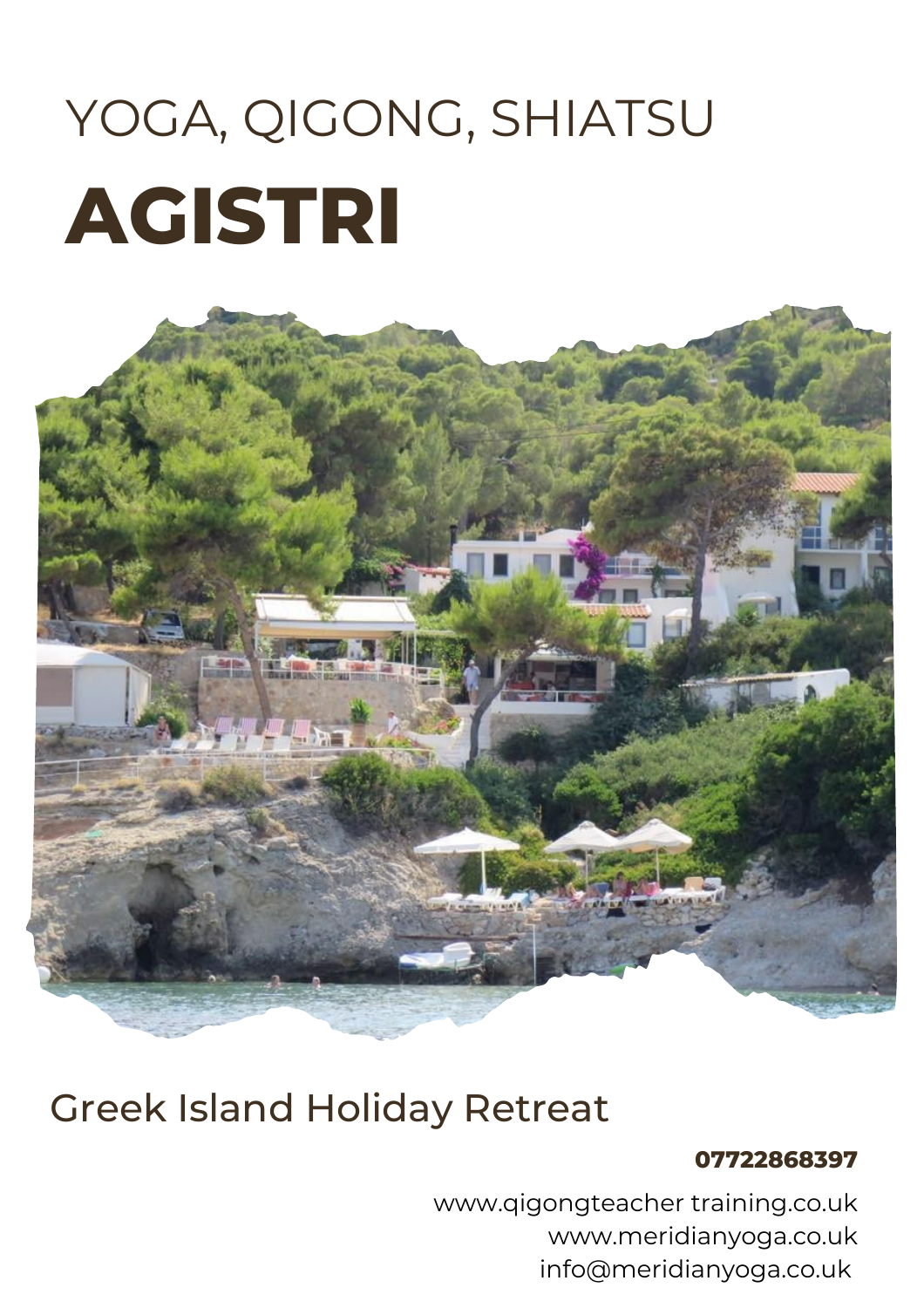### Information and Terms and Conditions

Thank you for your interest in our 2022 Agistri Holiday Retreat. Below are details of prices, suggested flights and booking conditions. Each person travelling accepts the terms of the booking conditions.

Dates at Rosy's Little Village: 17th to 24th September 2022 Prices Yoga & Qigong Classes: £180 Accommodation at Rosy's, €693 per person based on 2 people sharing for 7 nights full

board. Excluding flights and ferry, see below. Single room supplement is €238 Shiatsu €60

Please email Annie at info@meridianyoga.co.uk with your requirements. The initial payment of a £180 deposit is required to secure your place. Accommodation is paid to directly to Rosy on arrival

The deposit is non-refundable unless the holiday is cancelled.

What the holiday retreat includes:

- All rooms are en-suite with sea views.
- Access to private beach swimming, snorkelling, canoeing
- Family rooms are also available by arrangement
- The hotel will arrange to collect us on arrival in Agistri for no extra charge
- A delicious daily buffet breakfast after the morning class and an evening meal.
- One daily morning Qigong and one daily evening Yoga class with support in developing your practice after the holiday.
- Welcoming, introductions and drinks 4pm on Saturday 17th September
- Free wi-fi internet
- Arrangement of a trip to the nearby island Aegina where a Shiatsu treatment is available but this year, will not be included in the overall cost.

What's not included

- Flights
- Transfers from airport. Allow approx €35.00 for shared taxi to Piraeus
- Hovercraft/Ferry to Agistri. €14 hovercraft/ferry to Agistri (one hour)
- Travel insurance
- One 1hr Shiatsu treatment with Antigoni Tsegeli ( we will arrange this for you but you pay Antigoni separately)
- Bicycle or scooter hire
- Lunch